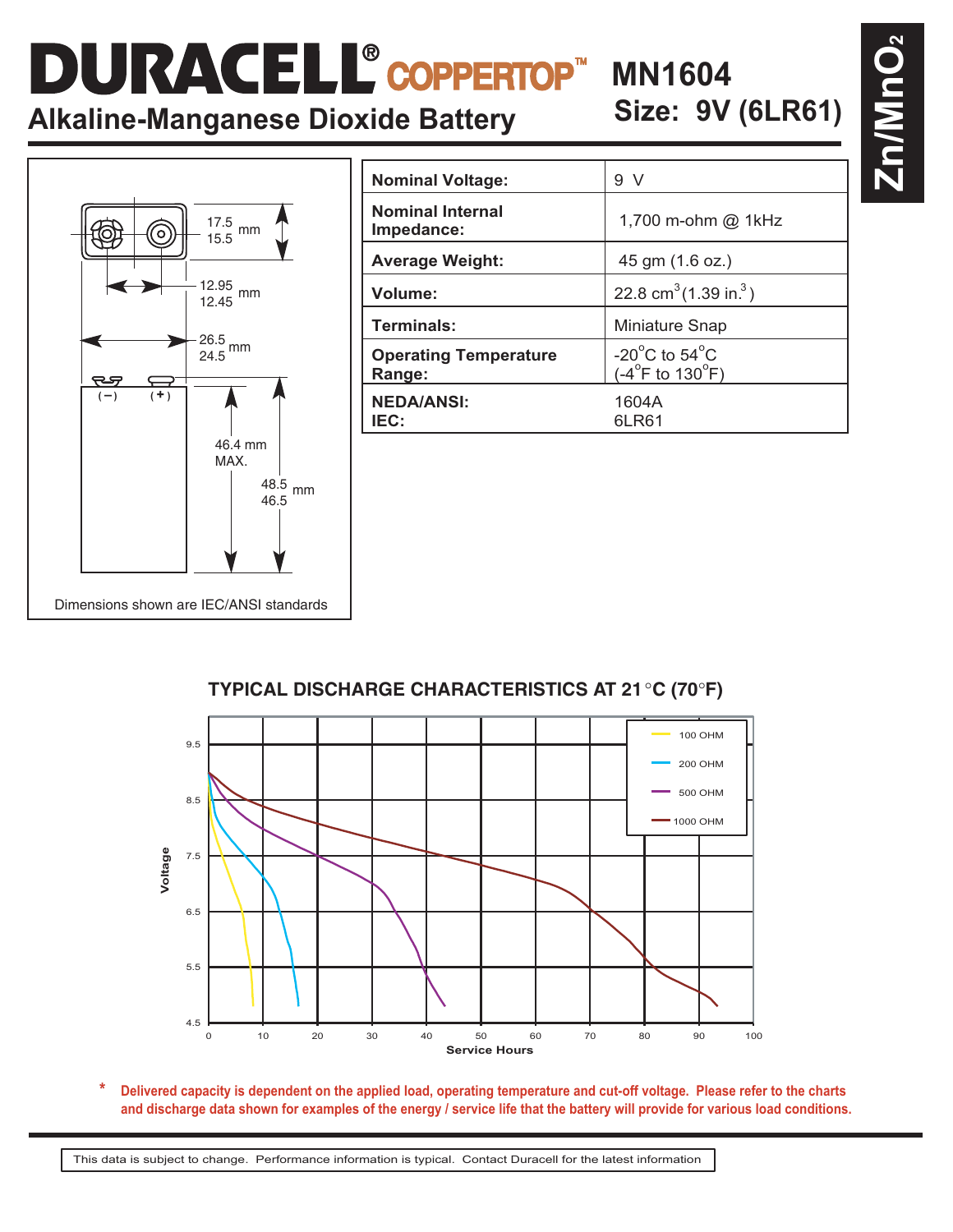## **DURACELL®**

**SPECIFICATION SUMMARY:**

**SELECTED PRODUCTS**

#### **PRIMARY CELLS & BATTERIES ALKALINE**

Г

DURACELL<sup>®</sup> alkaline-manganese dioxide batteries are a popular choice for most consumer, industrial, and military<br>applications where an economical, general purpose battery is required. Advantages include high energy output long shelf life, and good low temperature performance.<sup>(1)</sup> The DURACELL® alkaline battery system is generally available in cylindrical and multicell configurations.

| <b>DURACELL</b>                 |                             | <b>NOMINAL</b> | DIMENSIONS <sup>(2)</sup> |                                  |                |               |                |                          | <b>NOMINAL</b> |      | <b>NOMINAL</b>  |        |             |                        |
|---------------------------------|-----------------------------|----------------|---------------------------|----------------------------------|----------------|---------------|----------------|--------------------------|----------------|------|-----------------|--------|-------------|------------------------|
| <b>PRODUCT</b>                  | <b>SIZE</b>                 | <b>VOLTAGE</b> | <b>MAXIMUM</b>            |                                  | <b>MAXIMUM</b> |               |                | <b>MAXIMUM</b>           | <b>WEIGHT</b>  |      | <b>VOLUME</b>   |        |             | <b>CROSS REFERENCE</b> |
| <b>NUMBER</b>                   |                             | (V)            | mm                        | in.                              | mm             | in.           | mm             | in.                      | g              | OZ.  | cm <sup>3</sup> | $in^3$ | <b>ANSI</b> | <b>IEC</b>             |
|                                 | <b>STANDARD CYLINDRICAL</b> |                |                           |                                  |                |               |                |                          |                |      |                 |        |             |                        |
| <b>CELLS</b>                    |                             |                |                           | <b>DIAMETER</b>                  |                | <b>HEIGHT</b> |                |                          |                |      |                 |        |             |                        |
| MN1300                          | D                           | 1.5            | 34.2                      | 1.35                             | 61.5           | 2.42          |                |                          | 139            | 4.90 | 56.4            | 3.44   | 13A         | <b>LR20</b>            |
| MN1400                          | C                           | 1.5            | 26.2                      | 1.03                             | 50             | 1.97          |                |                          | 69.0           | 2.43 | 26.9            | 1.64   | 14A         | <b>LR14</b>            |
| MN1500                          | AA                          | 1.5            | 14.5                      | 0.57                             | 50.5           | 1.99          |                | $\blacksquare$           | 23.8           | 0.84 | 8.4             | 0.51   | 15A         | LR <sub>6</sub>        |
| MN2400                          | AAA                         | 1.5            | 10.5                      | 0.41                             | 44.5           | 1.75          |                | $\overline{\phantom{a}}$ | 11.0           | 0.39 | 3.8             | 0.23   | 24A         | <b>LR03</b>            |
| MN9100                          | N                           | 1.5            | 12                        | 0.47                             | 30.2           | 1.19          |                | $\overline{\phantom{a}}$ | 9.6            | 0.34 | 3.4             | 0.21   | 910A        | LR <sub>1</sub>        |
|                                 |                             |                |                           |                                  |                |               |                |                          |                |      |                 |        |             |                        |
| <b>ULTRA CYLINDRICAL CELLS</b>  |                             |                |                           | <b>DIAMETER</b><br><b>HEIGHT</b> |                |               |                |                          |                |      |                 |        |             |                        |
| MX1300                          | D                           | 1.5            | 34.2                      | 1.35                             | 61.5           | 2.42          |                |                          | 147            | 5.19 | 56.4            | 3.44   | 13A         | <b>LR20</b>            |
| MX1400                          | C                           | 1.5            | 26.2                      | 1.03                             | 50.0           | 1.97          | $\blacksquare$ |                          | 71.7           | 2.53 | 26.9            | 1.64   | 14A         | <b>LR14</b>            |
| MX1500                          | AA                          | 1.5            | 14.5                      | 0.57                             | 50.5           | 1.99          |                | $\overline{\phantom{a}}$ | 24.4           | 0.86 | 8.4             | 0.51   | 15A         | LR <sub>6</sub>        |
| MX2400                          | AAA                         | 1.5            | 10.5                      | 0.41                             | 44.5           | 1.75          |                | $\blacksquare$           | 11.2           | 0.40 | 3.8             | 0.23   | 24A         | <b>LR03</b>            |
| MX2500                          | AAAA                        | 1.5            | 8.3                       | 0.33                             | 42.5           | 1.67          |                |                          | 6.0            | 0.21 | 2.3             | 0.14   | 25A         | LR8D425                |
| <b>OTHER SELECTED MULTICELL</b> |                             |                |                           |                                  |                |               |                |                          |                |      |                 |        |             |                        |
| <b>BATTERIES</b>                |                             |                |                           | <b>LENGTH</b>                    | <b>HEIGHT</b>  |               |                | <b>WIDTH</b>             |                |      |                 |        |             |                        |
| MX1604                          | ULTRA 9-VOLT                | 9              | 26.5                      | 1.04                             | 48.5           | 1.91          | 17.5           | 0.69                     | 46.5           | 1.64 | 22.8            | 1.39   | 1604A       | 6LR61                  |
| MN1604                          | 9-VOLT                      | 9              | 26.5                      | 1.04                             | 48.5           | 1.91          | 17.5           | 0.69                     | 45.0           | 1.60 | 22.8            | 1.39   | 1604A       | 6LR61                  |
| 7K67                            |                             | 6              | 35.6                      | 1.40                             | 48.5           | 1.91          | 9.1            | 0.36                     | 34.0           | 1.20 | 15.7            | 0.96   | 1412AP      | 4LR61                  |
| <b>MN908</b>                    | LANTERN                     | 6              | 67.0                      | 2.64                             | 115            | 4.53          | 67.0           | 2.64                     | 612            | 21.6 | 501.8           | 30.6   | 908A        | <b>4LR25X</b>          |
| <b>MN918</b>                    | LANTERN                     | 6              | 136.5                     | 5.37                             | 127            | 5.00          | 73.0           | 2.87                     | 1270           | 44.8 | 1243.5          | 75.9   | 918A        | 4LR25-2                |
| MN1203                          | LANTERN                     | 4.5            | 62.0                      | 2.44                             | 67.0           | 2.64          | 22.0           | 0.87                     | 154            | 5.43 | 91.4            | 5.58   |             | 3LR12                  |
| <b>MN21</b>                     | <b>CYLINDRICAL</b>          | 12             | 10.3                      | 0.41                             | 28.5           | 1.12          |                |                          | 7.40           | 0.26 | 2.30            | 0.14   |             |                        |

(1) Operating temperature range is -20ºC to 54ºC (-4ºF to 130ºF)

(2) Dimensions are IEC/ANSI standards.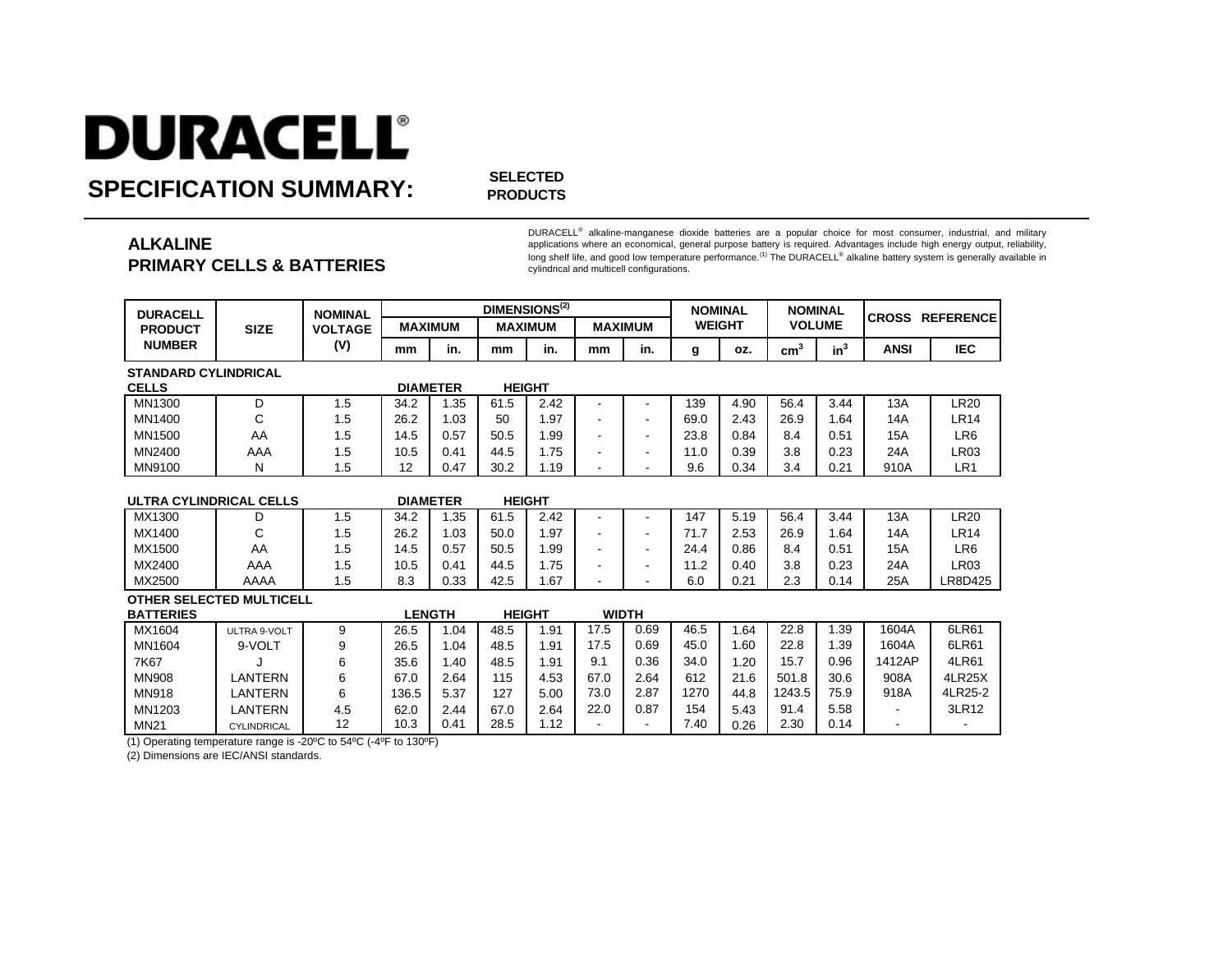## **Alkaline-Manganese Dioxide**

### **Introduction**

Duracell pioneered the alkaline-manganese dioxide electrochemical system nearly 40 years ago. In the 1960-1970 decade, this battery system rapidly became the popular choice of designers in the ever-widening field of consumer electronics. The product information and test data included in this technical bulletin represent Duracell's newest alkaline battery products.

The zinc/potassium hydroxide/manganese dioxide cells, commonly called alkaline or alkaline-manganese dioxide cells, have a higher energy output than zinc-carbon (Leclanche) cells. Other significant advantages are longer shelf life, better leakage resistance, and superior low temperature performance. In comparison to the zinc-carbon cell, the alkaline cell delivers up to ten times the ampere-hour capacity at high and continuous drain conditions, with its performance at low temperatures also being superior to other conventional aqueous electrolyte primary cells. Its more effective, secure seal provides excellent resistance to leakage and corrosion.

The use of an alkaline electrolyte, electrolytically prepared manganese dioxide, and a more reactive zinc powder contribute to a higher initial cost than zinc-carbon cells. However, due to the longer service life, the alkaline cell is actually more cost-effective based upon cost-per-hour usage, particularly with high drains and continuous discharge. The high-grade, energy-rich materials composing the anode and cathode, in conjunction with the more conductive alkaline electrolyte, produce more energy than could be stored in standard zinccarbon cell sizes

## **General Characteristics**

The general characteristics listed below are a summary of the significant benefits of the alkaline manganese dioxide system. Each of the benefits is explained in greater detail subsequently in Section 5. This summary provides the designer with general guidelines for evaluating the alkaline-manganese dioxide system for a particular application.

Benefits include:

- **•** Up to ten times the service life of regular zinc-carbon cells.
- **•** Long service life at continuous, high drain discharge.
- **•** No need for "rest periods."
- **•** Low internal resistance.
- **•** Rugged, shock-resistant construction.
- **•** Cost-effective on a cost-per-hour-of-service basis.
- Good low temperature performance.
- **•** Excellent leakage resistance.
- **•** Long shelf life.
- **•** Worldwide availability at retail.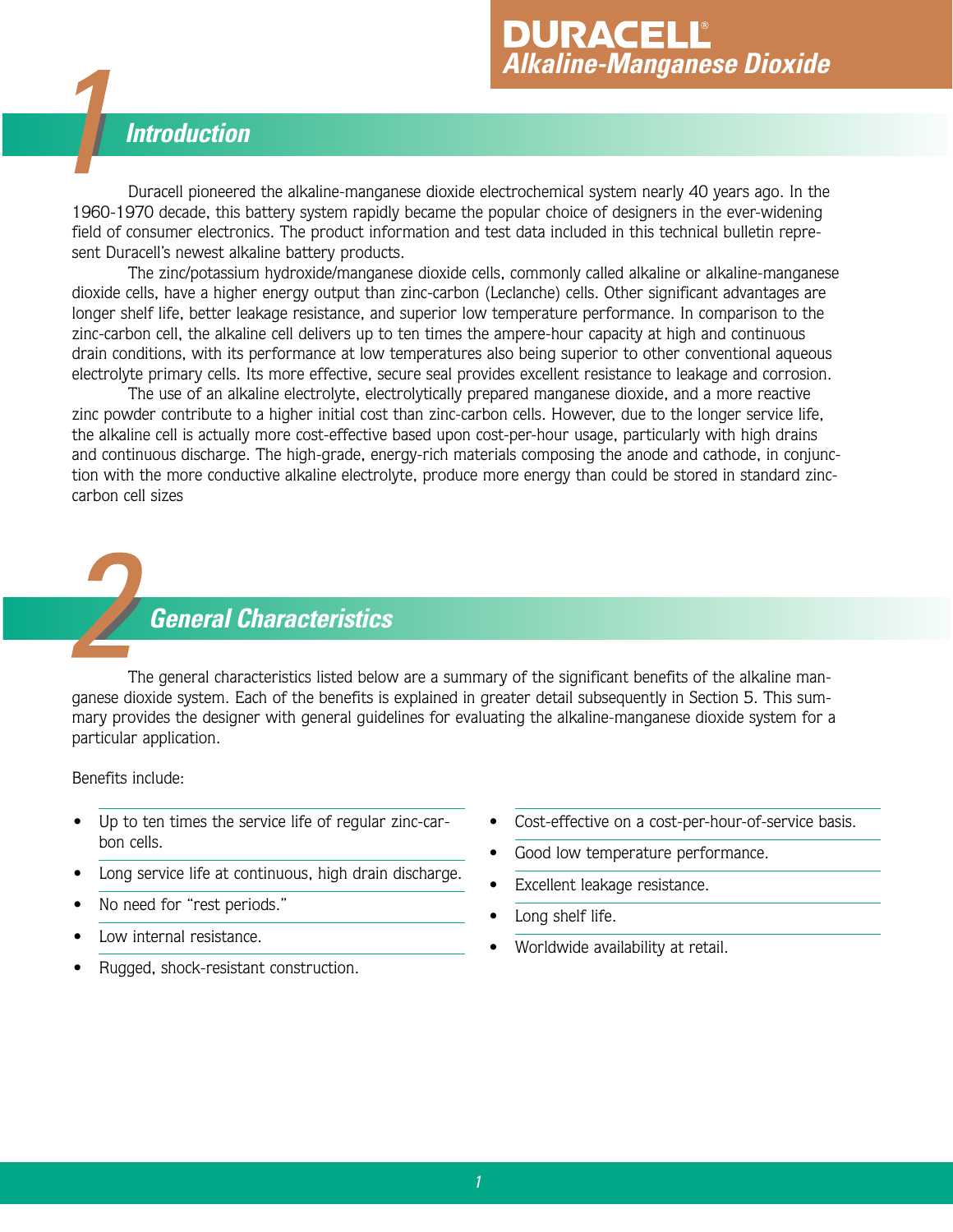## **Performance Characteristics (cont.)**

performance of alkaline and regular zinc-carbon cells is compared in **Figure 9**, showing the "D" size cell at 70°F (21°C) and 32°F (0°C). **Figure 9a** shows "AA" cell performance under the same conditions. The alkaline cell will maintain a higher voltage for considerably longer than the regular zinc-carbon cell, resulting in a service life at lower temperatures which is up to ten times that of the regular zinc-carbon cell.

#### **5.5 Internal Resistance**

Alkaline cells, because of their compact construction and highly conductive electrolyte, have low internal resistance, usually less than 1 ohm. The low internal resistance characteristic is a benefit in applications

involving high current pulses. Unlike regular zinc-carbon cells, alkaline cells do not require rest periods between pulses and maintain their low internal resistance, increasing only at the very end of useful life.

#### **5.6 Energy Density**

Energy density is a measure of available energy in terms of weight and volume. It is the ratio of a cell's capacity to either its volume or weight and can be used to evaluate a cell's performance.

**Table 1** is a summary of the major alkaline product types comparing both volumetric energy density and gravimetric energy density. Volumetric energy density is an important factor where battery size is the primary design consideration. Gravimetric energy density becomes important where weight of the battery is critical, such as in portable computers and cellular phones. The values shown in this table are typical for each cell size. Actual energy output will vary, dependent mostly on drain rates applied.

| <b>IPRODUCT</b><br><b>INUMBER</b> | <b>SIZE</b> | <b>NOMINAL</b><br><b>VOLTAGE</b> | <b>RATED</b><br><b>CAPACITY*</b> | <b>LOAD</b> |        | <b>WEIGHT</b> | <b>VOLUME</b>   |        | <b>TYPICAL GRAVIMETRIC</b><br><b>ENERGY DENSITY**</b> |                            | <b>TYPICAL VOLUMETRIC</b><br><b>ENERGY DENSITY</b> |                         |  |
|-----------------------------------|-------------|----------------------------------|----------------------------------|-------------|--------|---------------|-----------------|--------|-------------------------------------------------------|----------------------------|----------------------------------------------------|-------------------------|--|
|                                   |             | volts                            | ampere-hours                     | ohms        | pounds | kilograms     | cubic<br>inches | liters | watt-hours<br>per pound                               | watt-hours<br>per kilogram | watt hours<br>per cubic inch                       | watt hours<br>per liter |  |
| <b>MN1300</b>                     | D           | 1.5                              | 15.000                           | 10          | 0.304  | 0.138         | 3.440           | 0.056  | 59.2                                                  | 130                        | 5.2                                                | 322                     |  |
| MN1400                            | C           | 1.5                              | 7.800                            | 20          | 0.143  | 0.065         | 1.640           | 0.027  | 65.5                                                  | 144                        | 5.7                                                | 347                     |  |
| <b>MN1500</b>                     | AA          | 1.5                              | 2.850                            | 43          | 0.052  | 0.024         | 0.510           | 0.008  | 65.8                                                  | 143                        | 6.7                                                | 428                     |  |
| MN2400                            | AAA         | 1.5                              | l.150                            | 75          | 0.024  | 0.011         | 0.230           | 0.004  | 57.5                                                  | 126                        | 6.0                                                | 345                     |  |
| MN9100                            | N           | 1.5                              | 0.800                            | 100         | 0.021  | 0.010         | 0.210           | 0.003  | 45.7                                                  | 96                         | 4.6                                                | 320                     |  |
| 7K67                              |             | 6.0                              | 0.580                            | 340         | 0.075  | 0.034         | 0.960           | 0.016  | 37.2                                                  | 82                         | 2.9                                                | 174                     |  |
| <b>MN908</b>                      | Lantern     | 6.0                              | 11.500                           | 15          | .349   | 0.612         | 30.620          | 0.502  | 40.9                                                  | 90                         | 1.8                                                | 110                     |  |
| <b>MN918</b>                      | Lantern     | 6.0                              | 24.000                           | 9           | 2.800  | 1.270         | 75.880          | 1.243  | 41.1                                                  | 91                         | 1.5                                                | 93                      |  |
| MN1604                            | 9V          | 9.0                              | 0.580                            | 620         | 0.101  | 0.046         | .390            | 0.023  | 41.4                                                  | 91                         | 3.0                                                | 182                     |  |

\* TO 0.8V per cell at  $21^{\circ}$ C (70 $^{\circ}$ F).

\*\* Based on 1.2 volt average operating voltage per cell at 21°C (70°F).

Table 1. Comparison of typical energy densities of major DURACELL® alkaline cells/batteries.

To determine the practical energy density of a cell under specific conditions of load and temperature, multiply the ampere-hour capacity that the cell delivers under those conditions by the average discharge voltage, and divide by cell volume or weight.

#### Gravimetric Energy Density:

| (Drain in Amperes x Service Hours)<br>x Average Discharge Voltage                                             | <b>Watt-Hours</b>                           |  |  |  |
|---------------------------------------------------------------------------------------------------------------|---------------------------------------------|--|--|--|
| Weight of cell in Pounds or Kilograms                                                                         | Pound or<br>Kilogram                        |  |  |  |
| Volumetric Energy Density:                                                                                    |                                             |  |  |  |
| (Drain in Amperes x Service Hours)<br>x Average Discharge Voltage<br>Volume of cell in Cubic Inches or Liters | <b>Watt-Hours</b><br>cubic Inch<br>or Liter |  |  |  |
|                                                                                                               |                                             |  |  |  |